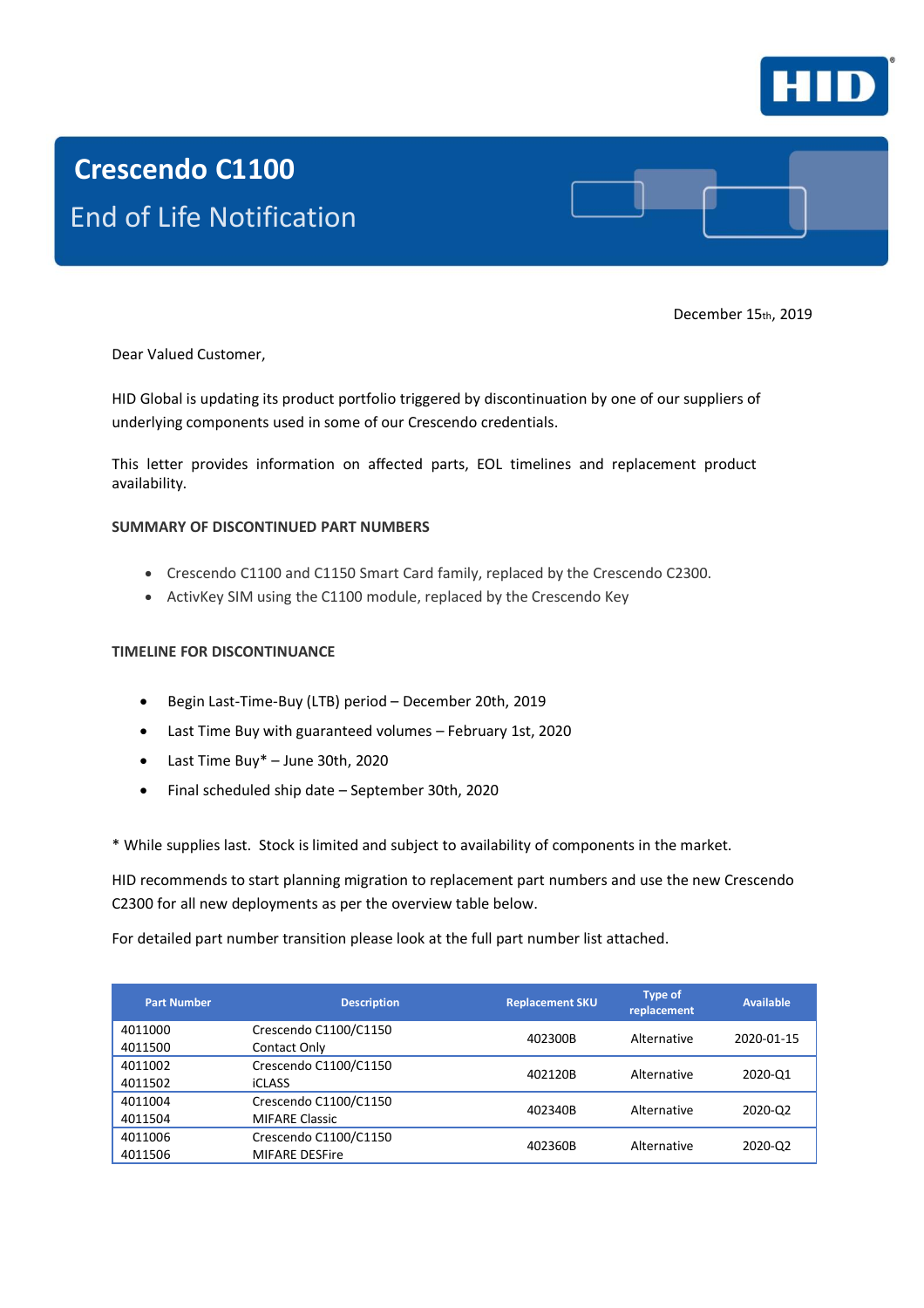| 401100Y<br>4011500Y | Crescendo C1100/C1150<br>Seos                         | 402380B    | Alternative  | 2020-01-15 |
|---------------------|-------------------------------------------------------|------------|--------------|------------|
| 401100A<br>4011500A | Crescendo C1100/C1150<br><b>iCLASS Prox</b>           | 402121B    | Alternative  | 2020-Q1    |
| 401100C<br>4011500C | Crescendo C1100/C1150<br><b>MIFARE Classic Prox</b>   | 402341B    | Alternative  | 2020-02    |
| 401100G<br>4011500G | Crescendo C1100/C1150<br><b>MIFARE DESFire Prox</b>   | 402361B    | Alternative  | 2020-Q2    |
| 401100X<br>4011500X | Crescendo C1100/C1150<br>Seos 16K Prox                | N/A        | Discontinued |            |
| 401100Z<br>4011500Z | Crescendo C1100/C1150<br>Seos Prox                    | 402381B    | Alternative  | 2020-01-15 |
| 401100F<br>4011500F | Crescendo C1100/C1150<br><b>iCLASS MIFARE Classic</b> | N/A        | Discontinued |            |
| 401100F<br>401150F  | Crescendo C1100/C1150<br><b>iCLASS MIFARE DESFire</b> | N/A        | Discontinued |            |
| BKS800P100          | ActivKey SIM no-profile                               | BKA100P100 | Alternative  | 2020-01-15 |
| BKS806P100          | ActivKey SIM stand-alone                              | BKA106P100 | Alternative  | 2020-01-15 |

For detailed SKU information refer to the detailed table at the end of this EOL announcement.

For more information, please contact your local HID Global account manager or sales engineering, or visit <https://www.hidglobal.com/support>

Thank you for your continued business and interest in HID Global products and solutions.

Product Marketing HID Global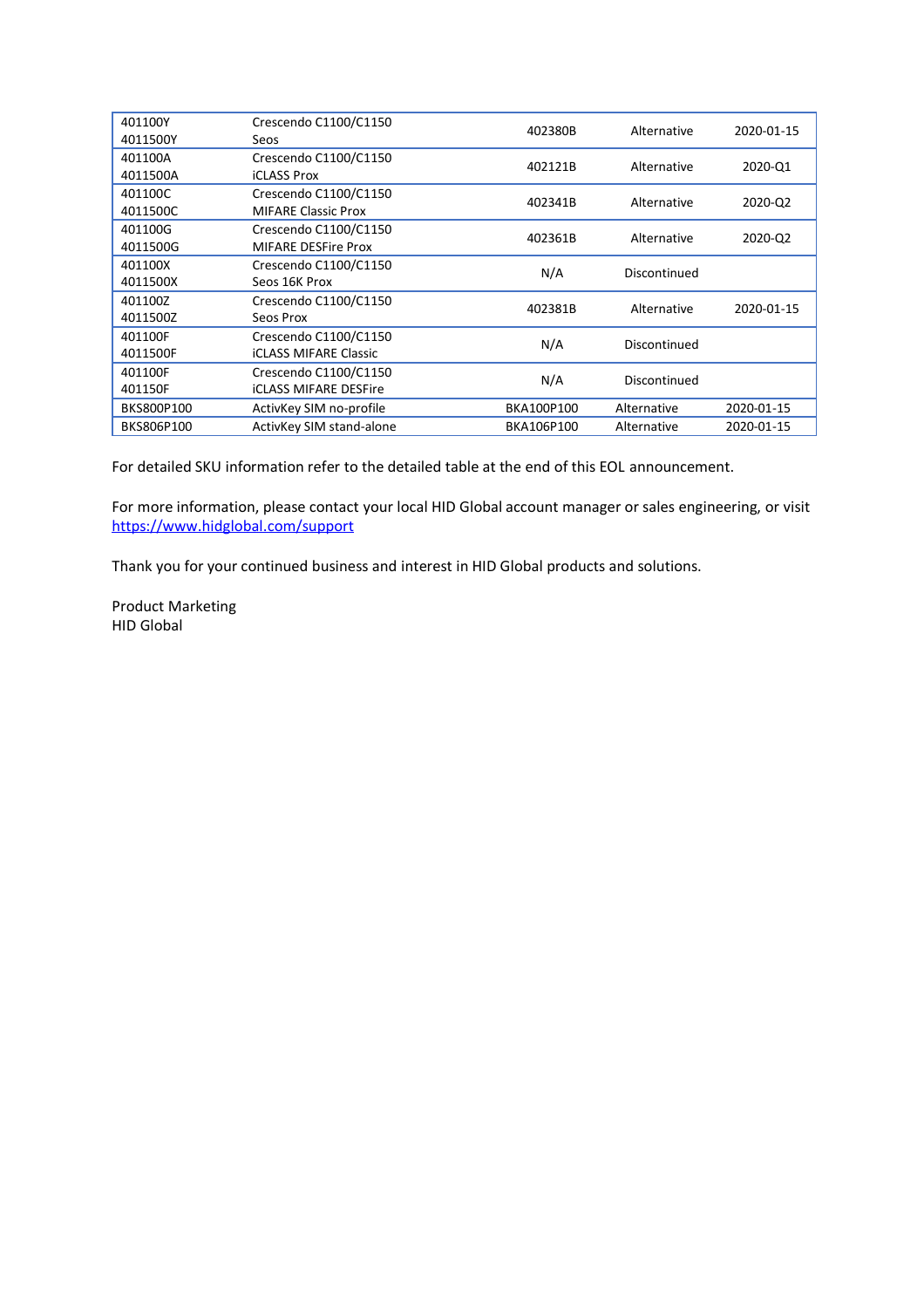#### **COMPLETE LIST OF TRANSITIONED PRODUCTS**

## **Standard Parts, off the shelf availability**

| <b>Old SKU</b>   | <b>Replacement SKU</b>     | <b>Available</b> |
|------------------|----------------------------|------------------|
| 4011000          | 402300B format CRE00000000 | Jan-2020         |
| 4011500          | 402300B format CRE10006868 | Jan-2020         |
| 401100XP         | 402380B                    | Jan-2020         |
| 401100YP         | 402380B                    | Jan-2020         |
| 401100ZMP        | 402381B                    | Jan-2020         |
| 401100ZP         | 402381B                    | Jan-2020         |
| 401100ZV         | 402381B                    | Jan-2020         |
| 401150XP         | 402380B                    | Jan-2020         |
| 401150YP         | 402380B                    | Jan-2020         |
| 401150ZMP        | 402381M                    | Jan-2020         |
| 401150ZP         | 402381B                    | Jan-2020         |
| BKS800P100       | BKA100P100                 | Jan-2020         |
| BKS806P100       | BKA106P100                 | Jan-2020         |
| 4011002          | 402120B format CRE00000000 | Q1-2020          |
| 4011004          | 402340B format CRE00000000 | Q2-2020          |
| 4011006          | 402360B format CRE00000000 | Q2-2020          |
| 4011502          | 402120B format CRE10006868 | Q1-2020          |
| 4011504          | 402340B format CRE10006868 | Q2-2020          |
| 4011506          | 402360B format CRE10006868 | Q2-2020          |
| 401100VM-A001590 | 4021821B                   | Q1-2020          |

## **Custom Parts, setup on-demand**

Final part number setup depending on artwork and custom specifications

| <b>Old SKU</b>   | <b>Replacement base SKU</b> | <b>Available</b> |
|------------------|-----------------------------|------------------|
| 4011000-A001122  | 402300B                     | On demand        |
| 4011000-A001707  | 402300B                     | On demand        |
| 4011000M         | 402300M                     | On demand        |
| 4011002H         | 402120B                     | On demand        |
| 4011002H-A001049 | 402320B                     | On demand        |
| 4011002MH        | 402120M                     | On demand        |
| 4011002P         | 402120B                     | On demand        |
| 4011004-A000119  | 402340B                     | On demand        |
| 4011004-A000992  | 402340B                     | On demand        |
| 4011004-A001575  | 402340B                     | On demand        |
| 4011004M-A000818 | 402340M                     | On demand        |
| 4011006-A000002  | 402360B                     | On demand        |
| 4011006-A000175  | 402360B                     | On demand        |
| 4011006-A000761  | 402360B                     | On demand        |
| 4011006M         | 402360M                     | On demand        |
| 401100A          | 402121B                     | On demand        |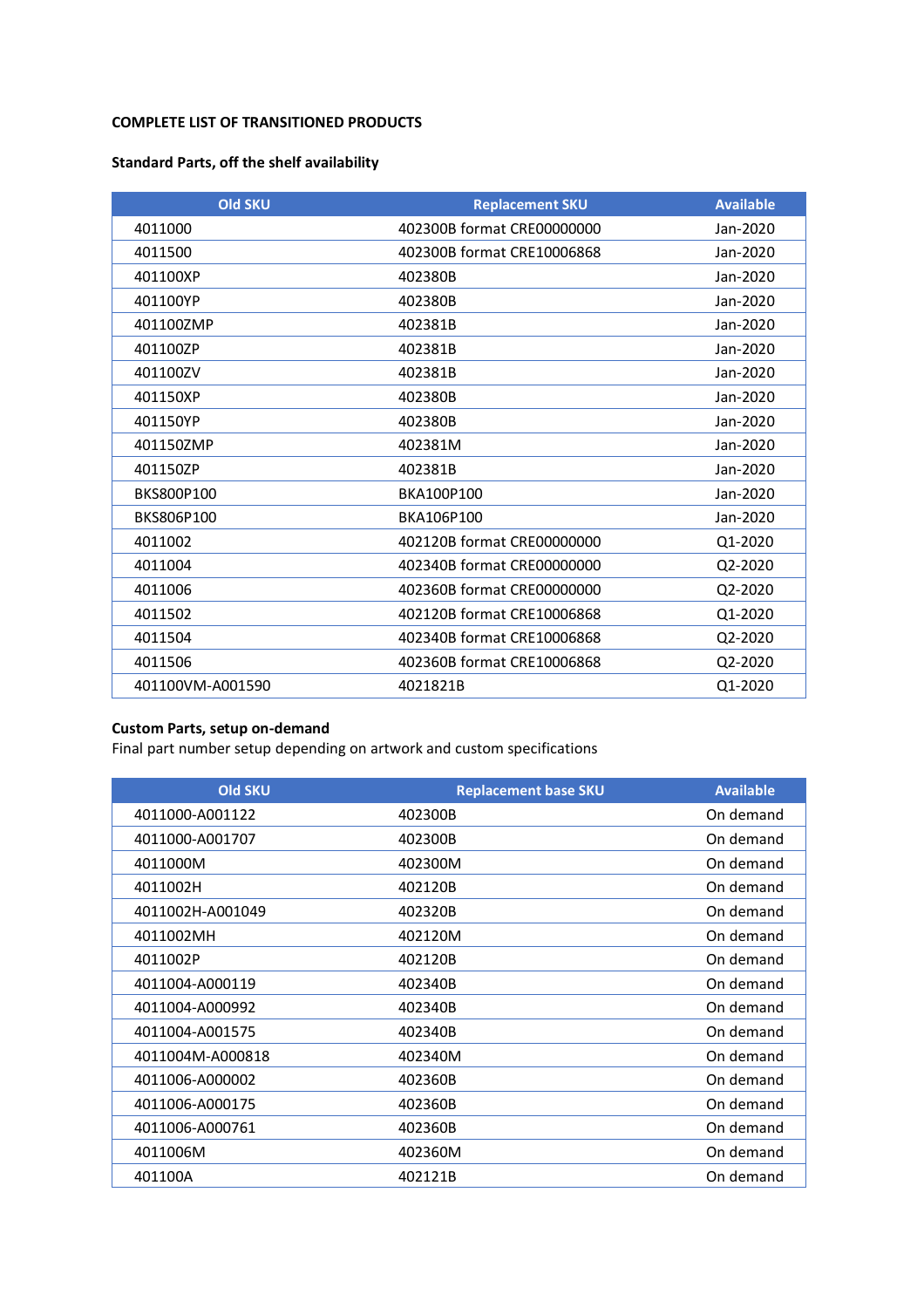| 401100A-A000526        | 402121B | On demand |
|------------------------|---------|-----------|
| 401100AH               | 402121B | On demand |
| 401100AMP              | 402121B | On demand |
| 401100AP               | 402121B | On demand |
| 401100C                | 402341B | On demand |
| 401100CMP              | 402341B | On demand |
| 401100CP               | 402341B | On demand |
| 401100G                | 402361B | On demand |
| 401100GP-A000485       | 402361B | On demand |
| 4011502H               | 402120B | On demand |
| 4011502MH              | 402120B | On demand |
| 4011502P               | 402120B | On demand |
| 4011506-A001017        | 402360B | On demand |
| 4011506P               | 402360B | On demand |
| 4011506P-A000549       | 402360B | On demand |
| 401150A                | 402121B | On demand |
| 401150A-A000032        | 402121B | On demand |
| 401150A-A000145        | 402121B | On demand |
| 401150A-A000783        | 402121B | On demand |
| 401150A-A001374        | 402121B | On demand |
| 401150AH               | 402121B | On demand |
| 401150AM               | 402121B | On demand |
| 401150AM-210113        | 402121B | On demand |
| 401150AMH              | 402121B | On demand |
| 401150AP               | 402121B | On demand |
| 401150AP-A000968       | 402121B | On demand |
| 401150C                | 402341B | On demand |
| 401150C-A001200        | 402341B | On demand |
| 401150CM               | 402341B | On demand |
| 401150G                | 402361B | On demand |
| 401150G-A000299        | 402361B | On demand |
| 401150G-A000541        | 402361B | On demand |
| IOD-CG-06170 (4011504) | 402361B | On demand |
| IOD-CG-07094 (4011002) | 402120B | On demand |
| IOD-SB-01874 (4011002) | 402120B | On demand |

# **Discontinued parts.**

Replace with alternative combinations from the tables above.

| <b>Old SKU</b>    | <b>Replacement part</b> | <b>Available</b>         |
|-------------------|-------------------------|--------------------------|
| 4001-P25A-A000672 | N/A                     | $\,$                     |
| 400AM-P33S        | N/A                     | $\overline{\phantom{a}}$ |
| 401100F           | N/A                     | $\overline{\phantom{a}}$ |
| 401100F-A001575   | N/A                     | $\,$                     |
| 401100H           | N/A                     | $\,$ $\,$                |